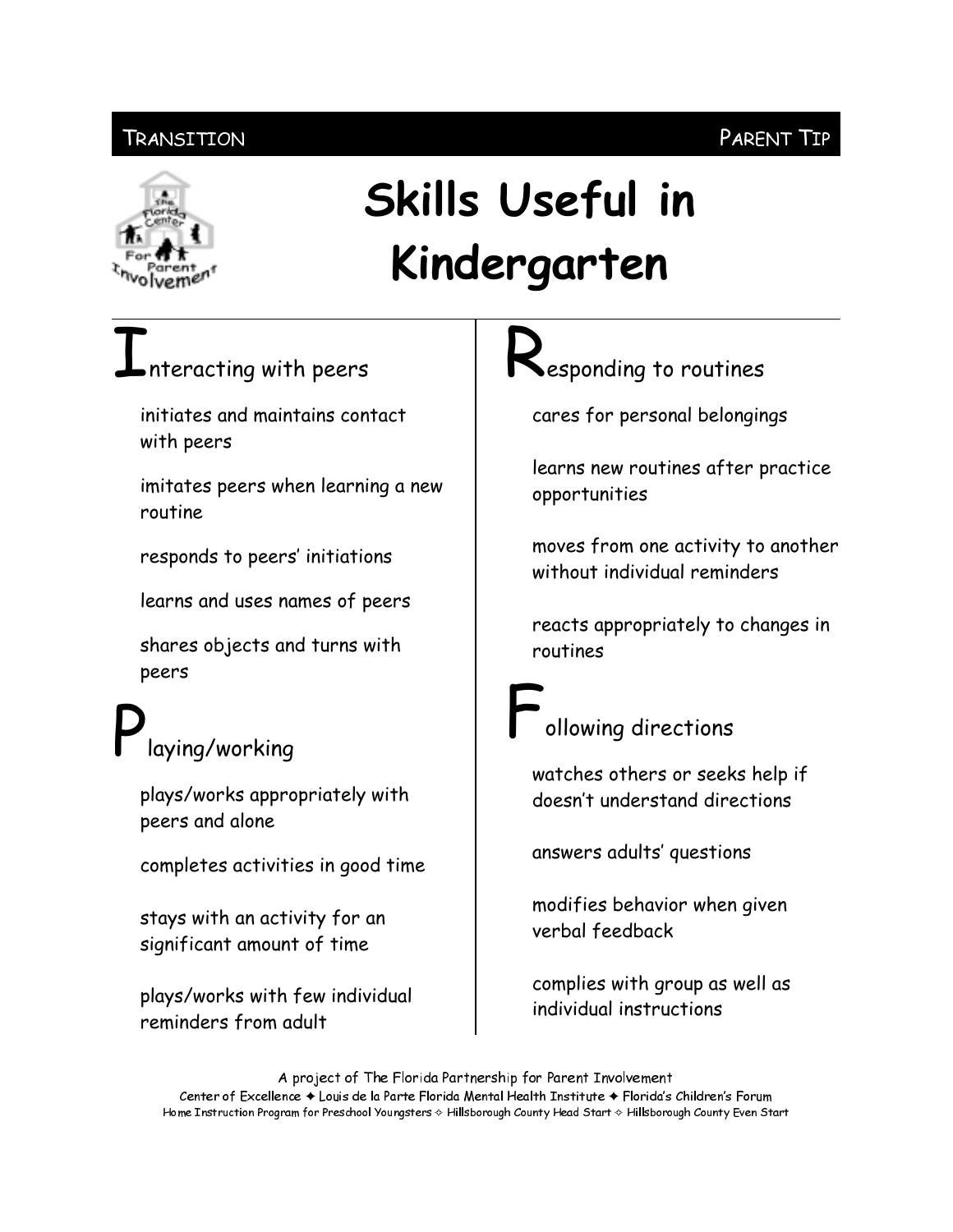### 2 TRANSITION

responds appropriately to spoken multi-step directions

ollowing classroom rules

separates from parents and accepts teacher's authority

seeks teacher's attention in acceptable ways

focuses attention on speaker, shifts attention appropriately and participates in class activities

sits and listens for brief periods

waits for brief periods for peers to assemble

For more information contact:

A project of The Florida Partnership for Parent Involvement Center of Excellence + Louis de la Parte Florida Mental Health Institute + Florida's Children's Forum Home Instruction Program for Preschool Youngsters & Hillsborough County Head Start & Hillsborough County Even Start